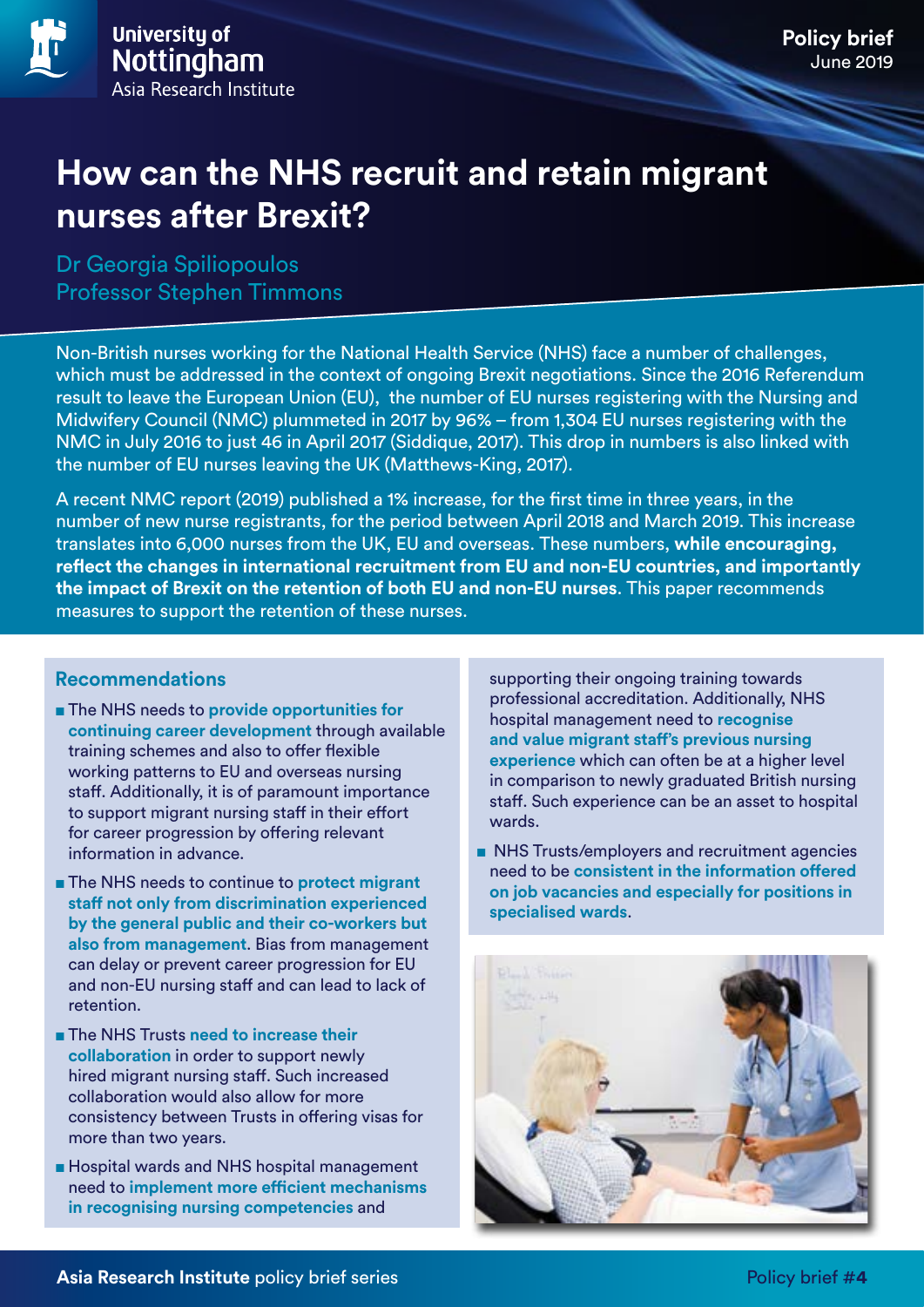

## **Context**

Since its founding in 1948, the NHS has relied on hiring nursing staff from outside the UK. Trends in recruiting nursing staff from overseas have changed over the past few decades. Political and financial factors have influenced policy-making towards the entrance of migrant staff to the UK and especially the recruitment of migrant healthcare staff. Factors such as opportunities for career development and also discrimination on the grounds of class, ethnicity and others are connected to the retention of migrant nursing staff.

The 2016 UK Referendum result to leave the European Union (EU) and the uncertain status of EU citizens living and working in the UK translated into a dramatic drop in the number of new EU nurse applicants.

#### **From July 2016 to July 2017, the Nursing and Midwifery Council (NMC) saw the number of new EU nurse registrants drop by 96%**.

Between October 2016 and September 2017, more than 4,000 EU nurses who were working for the NHS chose to leave the UK (Matthews-King, 2017).

Moreover, **an increase in the number of incidents of discrimination and abuse towards immigrants, including non-British NHS staff following the 2016 Referendum, have added to the feelings of uncertainty and insecurity migrant nursing staff have**.

The need for non-British nursing staff is illustrated in the Home Office publication of shortages of staff in occupations such as nursing, where nurses are needed in all areas of specialisation (Home Office, 2019).

Despite an increase in new nurse registrants between April 2018 and March 2019, numbers of EU nurses are continuing to decline, with Brexit figuring as one of the factors leading EU nurses to leave the UK.

Low nurse staffing levels have been linked to poorer outcomes for nurse retention and for patient care and patient mortality. The findings showcase the problems facing the retention of nursing staff by focusing on the experiences of migrant nursing staff and the impact of Brexit.

Such findings are consistent with reports by the NMC and the Royal College of Nursing and are conducive to offering tailor-made support for migrant nursing staff who are more vulnerable due to ongoing Brexit negotiations and rising incidents of discrimination against immigrants.

The participants of this study offered examples of the support they received to develop their careers but also incidents where they had experienced discrimination and bias by members of the public, their colleagues and hospital management. **The two NHS Trusts studied here provide examples of good practices and also areas where improvement could be made in supporting migrant nursing staff and contributing to the retention of overseas nurses within the NHS.**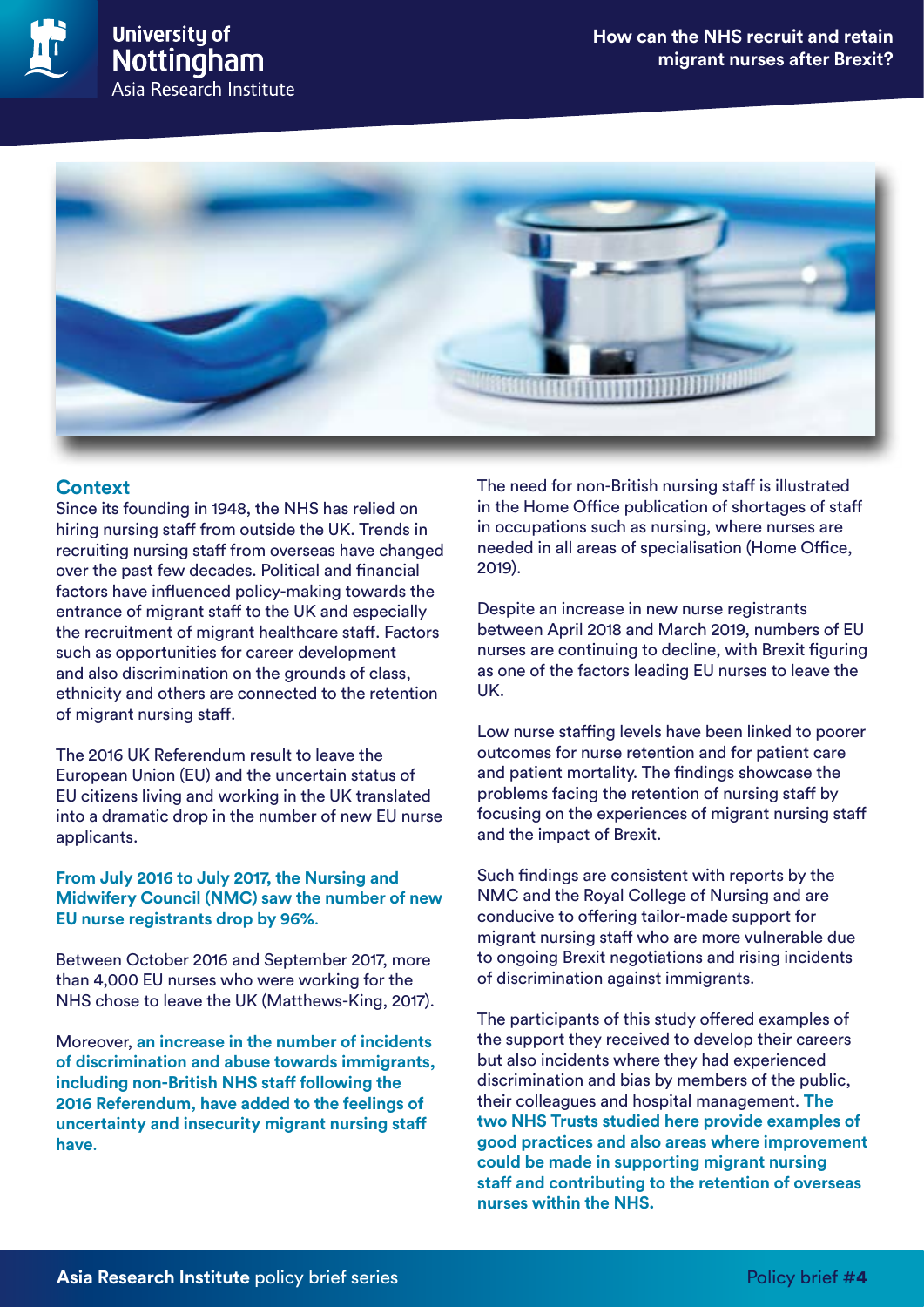

## **Methodology**

We interviewed 11 EU and non-EU NHS nurses over a period of three weeks in January and February 2019. The NHS nurses were working for two NHS Trusts, in the Midlands and in Southwest England.

Our sample is representative in terms of gender ratio (two male and nine female nurses) and in terms of nationality (Spain, Italy, Philippines and more recently, Greece).

Participants had between two months and four and a half years working experience for the NHS and are considered highly mobile because of being in an early stage of career progression.



## **Results and conclusions**

- Changes to the language competencies and the 2016 Referendum decision to leave the EU has led to significant numbers of EU nurses leaving the NHS (Matthews-King, 2017). **NHS Trusts are now seeking to recruit from outside the EU**. However, migrant NHS nurses are taking on a heavier workload because of low nurse staffing numbers, without additional financial or other recognition.
- **EU** and non-EU NHS nurses are increasingly **facing discrimination in their workplaces** and in public spaces since the 2016 Referendum decision to leave the EU. Migrant nurses feel supported through implementation of protocols and by hospital senior staff, but there are inconsistencies in practice between NHS Trusts and hospital wards.
- Migrant nurses face bias from NHS management **staff when seeking to develop their careers**. Bias is expressed in lack of sufficient information on job opportunities, little time to prepare for interviews and little diversity in terms of ethnicity, nationality and race in more senior nursing and managing positions within NHS Trusts.
- **Inconsistencies between NHS Trusts in offering visas and renewing contracts leads to migrant nurses 'shopping around'** and moving to different Trusts. Such practices are costly for the NHS Trusts in terms of hiring and training new staff.
- **Delays in recognising the competencies of migrant nurses** because of low numbers of trained staff and limited budgets lead to frustration by migrant staff and to overall mismanagement of resources.